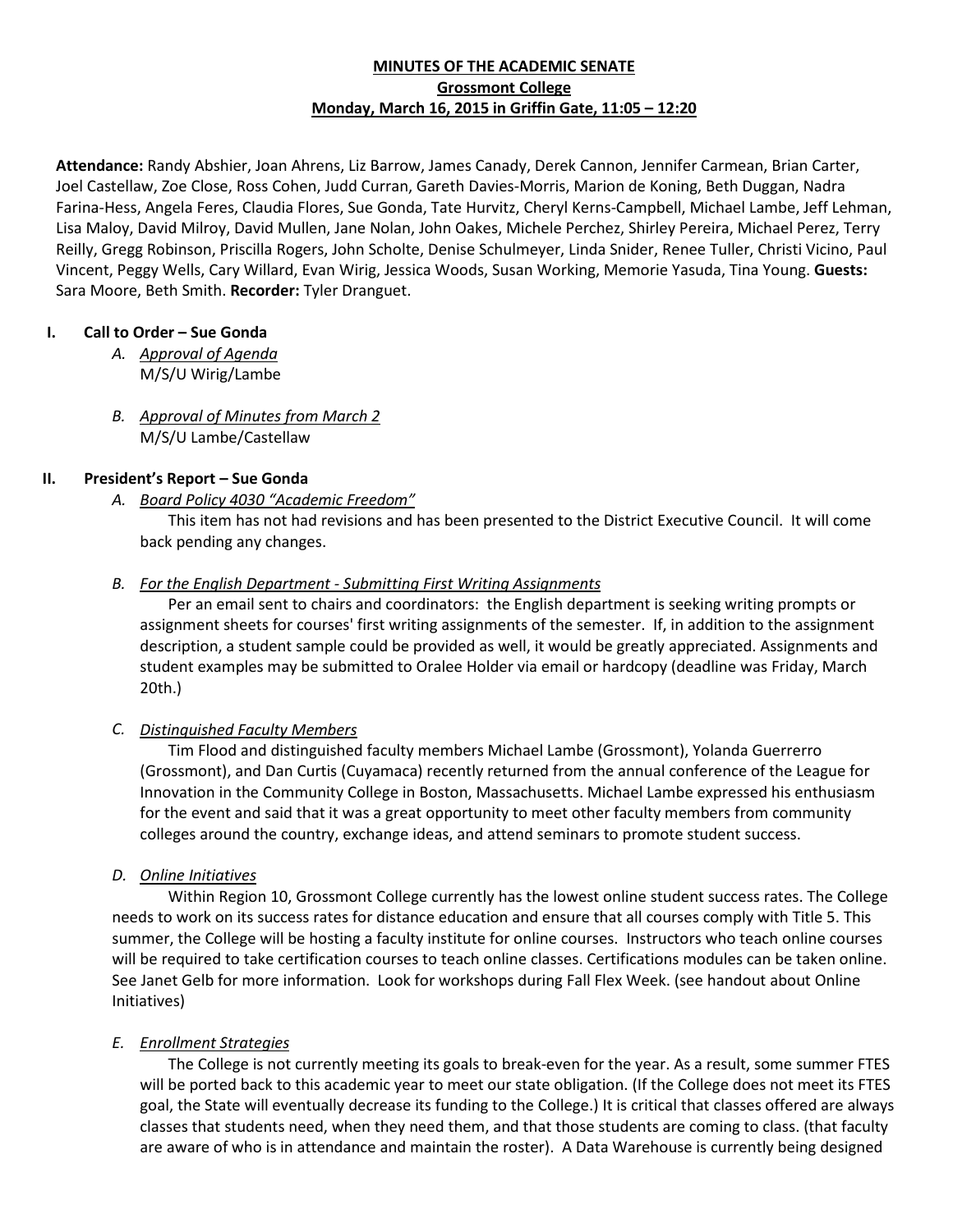as a one-stop place for faculty and administrators to see trends in enrollments by course, by section, by department, division, etc. Consultant Pam Deegan will also be performing some trend analyses for the College so we can make the most of our course offerings—getting students into the classes they need, yet making us efficient so we are not losing money.

The College is currently working on a marketing campaign to help disseminate more information to students. Contact Lorena Ruggero if you need to get the word out. Schedule updates: If the PDF of second 8-Week courses is ever found to be out-of-date, please contact Katrina VanderWoude and Lorena Ruggero as soon as possible.

#### *F. Chancellor's Forum*

The projected \$750,000 deficit at Cuyamaca College has been corrected. New funds will be coming to both Colleges and the money going to Cuyamaca will be used to fix its deficit. Cuyamaca is examining new hires and hiring is on hold for the moment. Part of the reason that Cuyamaca anticipated a deficit is because it did not have any rollover funds to use from the previous academic year—something it has always had.

There is always a holdback of District funds (that the District uses for fluctuations in the state budget), and this year it was 2%. One percent is being released and will go to the Colleges through the funding formula. Additional funds from the State will go to the Resource Allocation Formula (RAF) for employees and to the Salary Equity Task Force to help adjust the Colleges' pay inequities compared to other colleges. According to data collected in 2009 and 2010, the College currently needs \$5,700,000 to move Grossmont to the average pay for all employee groups compared to other So. Cal. community colleges.

Much of the funding coming to the College is currently in the form of restricted funds (e.g. SSSP and Basic Skills) and can only be used in very specific ways. The SSSP funds that the College is receiving requires that the College show the progress it has made in order to receive more funding in the future. Because of this, Student Services had to implement numerous processes to document data of students served.

Approximately 92% of the College's budget currently goes toward salaries and benefits. Only 8% is allocated for everything else. The College would like to be at 88% for its salaries and benefits.

Demographics: The 18-24 year-old population, which takes two-thirds of the College's classes, is currently shrinking. This is one of the main reasons that that East County Education Alliance is so important for the College. It will allow high school students to be dual enrolled at the College, build relationships with the area's high school students and incentivize them to attend Grossmont. This will also bolster the College's FTES and help stem the competition with other institutions.

#### *G. Web Advisor Issues*

A concern was raised about students who register for multiple classes and then drop them right before the final Add/Drop deadline for the semester and students who sign up for multiple waitlists during registration and tie up space for others. It was acknowledged that these are important issues that need to be addressed. Enrollment strategies is reviewing how the waitlists can be better structured; there are discussions about the drop deadline.

#### *H. Full-Time Hires this Semester*

There are a number of pending retirements that will affect the College's ability to hire more full-time faculty. Positions from the hiring priority list will likely be filled, but the Planning and Resource Council must approve them first.

#### **III. Information Items**

#### *A. Oversight Committee for Senate Election – Sue Gonda*

John Oakes and Gareth Davies-Morris volunteered to oversee the upcoming Senate election. Nominations will be open until March 30 for the Vice President, Senate Officer at Large (3), and Part-Time Officer at Large positions. Nominations should be emailed to Tyler Dranguet and CC'ed to John Oakes and Gareth Davies-Morris.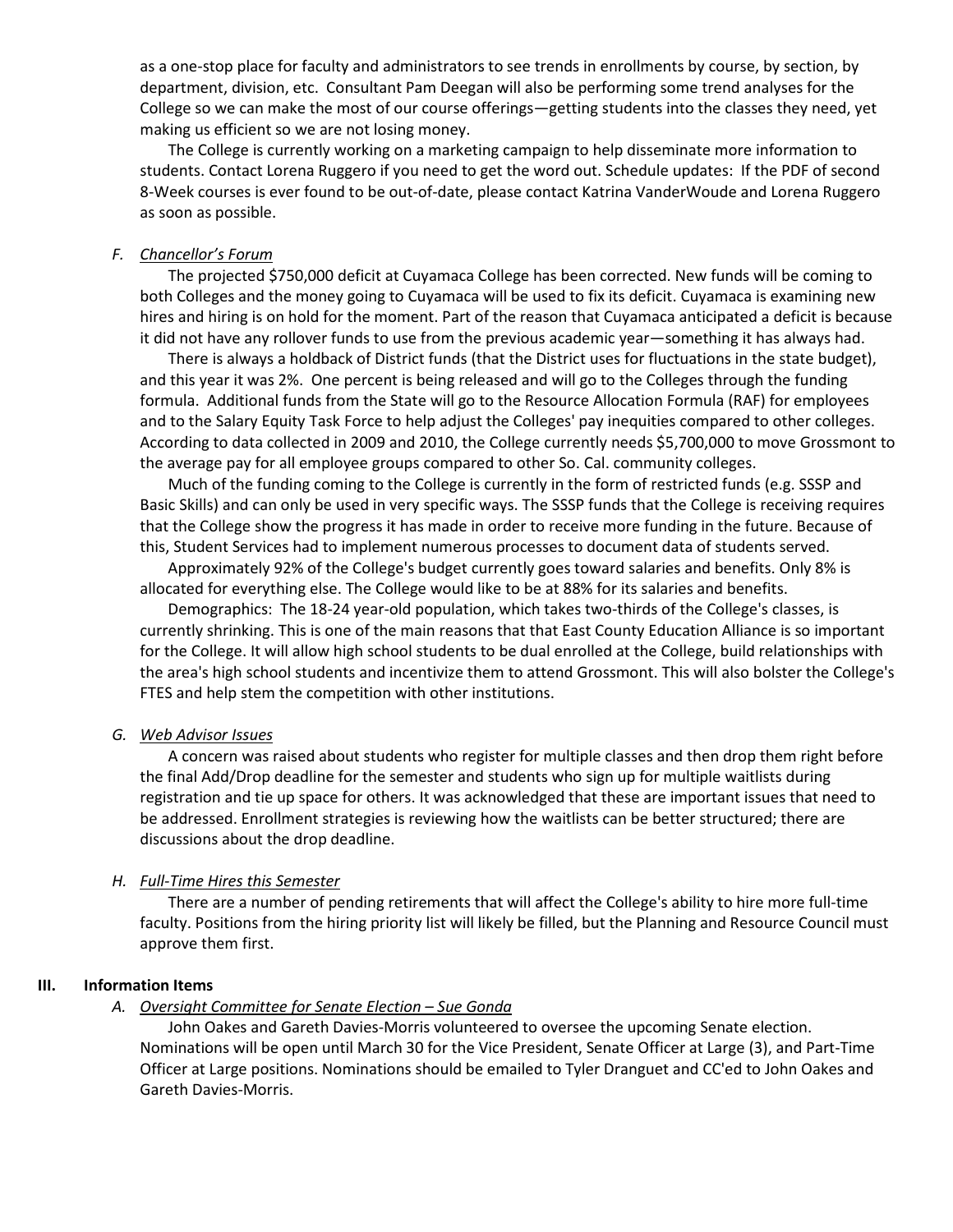#### *B. Financial Aid Information on Fraud – Michael Copenhaver*

Some faculty have been worried about students who attend just enough classes to stay in class untyil the drop date and then disappear. There have been occasions of students saying "I'm only here for the financial aid." This is not the norm. However, faculty have asked for advice about this. Michael Copenhaver said that since 2005, only six students have been referred to the Office of Inspector General for fraud and only twenty to thirty have been suspected of fraud under the FSA definition of fraud. According to the FSA Handbook under OIG Referrals, "Common misconduct includes false claims of independent student status, false claims of citizenship, use of false identities, forgery of signatures or certifications, and false statements of income." Claims of fraud must be intentional. Students who submit fraudulent information are also referred to Student Affairs for misconduct violations.

Students who come to class and do not do assigned work and then disappear after the final drop date are not legally committing Financial Aid fraud. There have always been students who do the least amount of work to pass a class, but students who do not make satisfactory progress toward their academic goals will lose their Financial Aid benefits very quickly. Students are also capped at twelve FTE semesters of financial aid.

If faculty feel a chronically disengaged student is coming to class and creating an atmosphere of noncompliance or disengagement in the learning environment of the classroom, then refer the student to Victoria Kerba-Miller. Faculty members can issue warnings: first a verbal, then a written, and ultimately a two-day suspension. The grounds for discipline are on p4 of the "Student Discipline Procedures" booklet at [http://www.grossmont.edu/campus-life/student-](http://www.grossmont.edu/campus-life/student-affairs/docs/Student%20Discipline%20Procedures%20Booklet%202012.pdf)

[affairs/docs/Student%20Discipline%20Procedures%20Booklet%202012.pdf](http://www.grossmont.edu/campus-life/student-affairs/docs/Student%20Discipline%20Procedures%20Booklet%202012.pdf)

The template for the written warning and two-day suspension, is attached. [**ADDENDUM**: The "Resource Guide for Student Discipline" for faculty states a suggestion in your syllabus if you desire: "any behavior that impedes the process of instruction or distracts others such that learning is inhibited is not tolerated and will be considered a violation of the Student Code of Conduct and be addressed accordingly."]

Victoria will be hosting workshops on this topic as well.

It is important to note that a student's reasons for receiving financial aid are not legally judged so long as the student is not committing fraud *on their application*. The student might be violating the College's Student Code of Conduct, but that does not mean that they are legally committing Financial Aid fraud.

It was suggested that a joint venture between Financial Aid and Student Affairs be explored about students who may have a pattern of dropping after the deadline. Michael Copenhaver expressed interest in this and will explore it further.

#### **Upcoming Events:**

Nominations for Senate Election Close -- Monday, March 30 Senate Election Candidate Statements Due -- Friday, April 10 Senate Election Ballots Sent Out Via Email -- Monday, April 13 College Planning Forum—Friday, April 17 Senate Election Voting Deadline -- Friday, May 1

Meeting adjourned at 12:20pm. Next Meeting: Monday, March 30, 2015 in Griffin Gate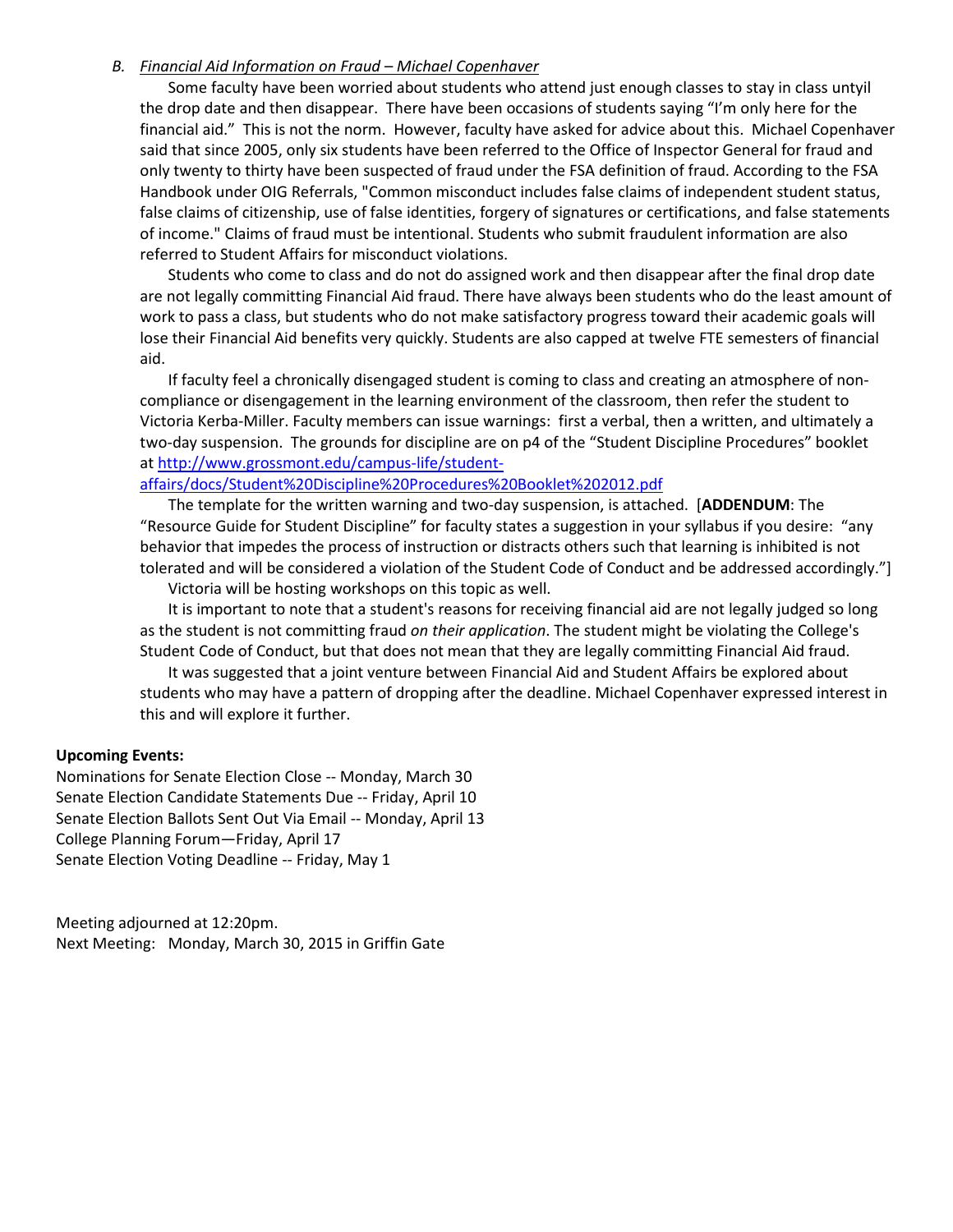# **SAMPLE WARNING LETTER TO STUDENT REGARDING DISCIPLINE ISSUES (Consult with Assoc. Dean Victoria Kerba Miller first--7600)**

# Dear **(Student's Name)**,

This letter is a follow-up per our conversation on **(Date)** regarding your behavior in my class in which you **(Define the Behavior)**. As I stated in our previous discussion, such behavior will not be tolerated. I am issuing you a formal written warning. Failure to change your behavior will result in a two day class removal and may lead to administrative disciplinary actions.

The behavior you are displaying in class detracts from the classroom learning environment and is disruptive to your fellow students. I would also like to remind you that my course syllabus states that **(Insert language if you have included it in your syllabus and if it is fitting, otherwise leave it out)** and that this type of behavior is not acceptable under any circumstances. In addition, as a result of your behavior, you are not in compliance with the Student Code of Conduct, found at: [http://www.grossmont.edu/campus-life/student-](http://www.grossmont.edu/campus-life/student-affairs/docs/Student%20Discipline%20Procedures%20Booklet%202012.pdf)

[affairs/docs/Student%20Discipline%20Procedures%20Booklet%202012.pdf](http://www.grossmont.edu/campus-life/student-affairs/docs/Student%20Discipline%20Procedures%20Booklet%202012.pdf) which lists "grounds for disciplinary action." The list includes: "*Willful failure to comply with directions of District or College officials, including faculty and staff acting in the performance of their duties."* 

I am confident that you can stop **(Define the behavior)** and become fully engaged in the classroom learning. I look forward to a successful semester with you. Please contact me if you have any questions.

Sincerely,

**Instructor's Name**

**Contact Information**